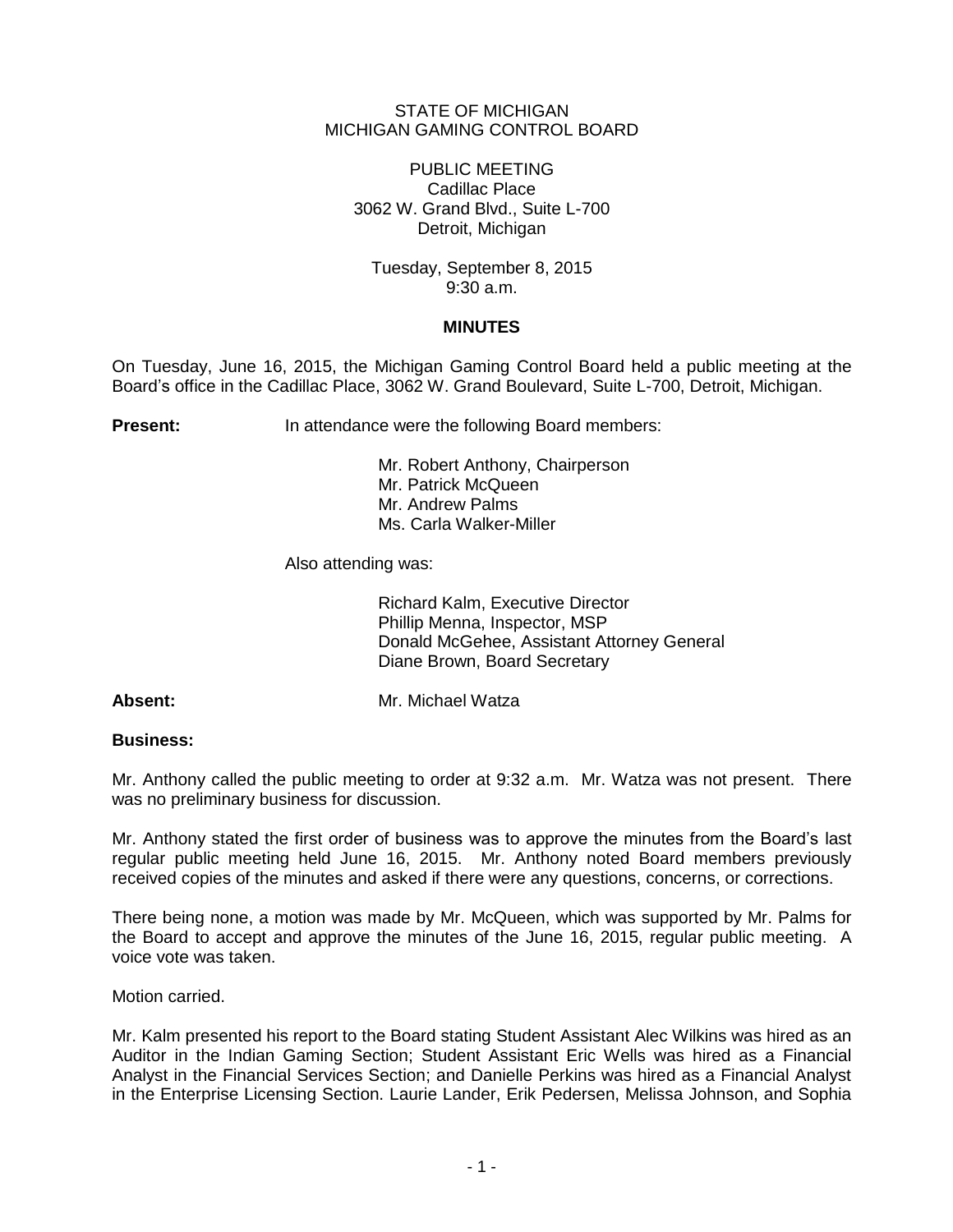Sanders resigned their positions with the board. MGCB currently has 137 employees and 11 vacant positions.

In regard to the Board's budget, as of August 31, 2015, total expenditures were \$22,453,637 leaving an unexpended balance of \$6,031,963 in appropriated funding for fiscal year 2015 which includes funds for anticipated expenditures to the Attorney General's Office and the Michigan State Police.

Mr. Kalm next reported for the month ending August 31, 2015, aggregate revenue for the three Detroit casinos was down 4.6 % when compared to the same period last year. Revenue was down 6.4% when compared to July 2015. Year-to-date gaming revenue for the three Detroit casinos was up 3.4% percent compared to the same period in 2014.

Revenue for MGM was down 7.7% to \$43.6 million, MotorCity revenue was down 2.2% to \$37.1 million, and Greektown revenue was down 2.6% to \$26.8 million when compared to August 2014.

The market shares for August 2015 were MGM 41%, MotorCity 34%, and Greektown 25%.

For the month ending August 31, 2015, gaming taxes for the three Detroit casinos were \$8.7 million compared to \$9.1 million for the same period last year.

In regard to supplier licensing and vendor registration, Mr. Kalm advised the Board as of August 31, 2015, 781 active vendor exemptions are registered. As of August 31, 2015, 433 casino supplier companies have been granted exemptions from supplier licensing requirements. As of August 31, 2015, there are a total of 11 active temporary nongaming-related and seven active temporary gaming-related supplier licenses in effect. In addition, there are 108 annual supplier licenses in effect.

In regard to occupational licensing, Mr. Kalm advised the Board as of August 31, 2015, the Board's Employee Licensing section issued a total of 2,218 occupational licenses to MGM employees; 1,725 occupational licenses to MotorCity employees; and 1,447 occupational licenses to Greektown employees. In addition, through the month of August 2015, 1,679 employees of various licensed casino suppliers have been granted occupational licenses. There are currently 30 temporary occupational licenses.

Mr. Kalm advised the Board since the June meeting, the required background investigations for 210 pending Level 1 and 2 occupational licenses have been completed. Pursuant to Board Resolution No. 2002-02, Mr. Kalm previously approved 531 renewal requests and 95 Level 3 requests on behalf of the Board.

Mr. Kalm reported Michigan State Police (MSP) Board-related activity. It was noted MSP has several vacancies.

Concluding his report, Mr. Kalm informed the Board of several noted MSP activities for the months of July and August which were not available in the public forum but for Board information only.

Next, the Board considered for approval the recommendation of the Executive Director and the Licensing & Investigations Division's staff regarding the 210 Level 1 and 2 occupational license applications.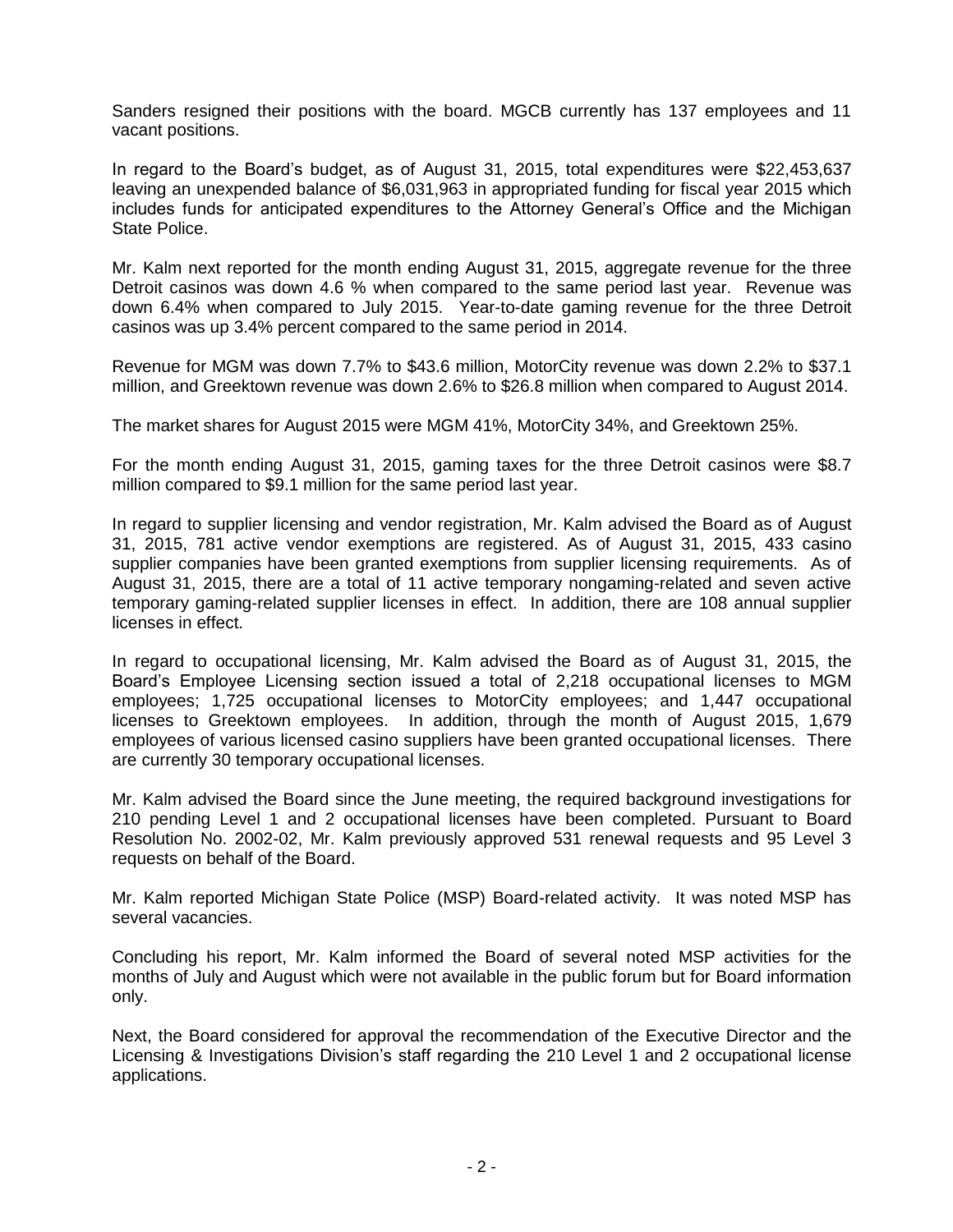There being no questions from Board members, it was moved by Ms. Walker-Miller and supported by Mr. McQueen that the Board enter an Order accepting and adopting the recommendations of the Executive Director and the Licensing & Investigations Division's staff for the pending Level 1 and 2 occupational license applications. A voice vote was taken.

Motion carried.

The next agenda item was consideration of the pending supplier license applications of Avanzado, LLC; National Millwork, Inc.; Reliable Landscaping, Inc.; and Trendell Tile, LLC.

There were no questions from Board members. A motion was made by Mr. Palms and supported by Mr. McQueen that the Board enter the Orders finding and concluding the applicants are eligible and suitable for licensure and, accordingly, grant the requests. A voice vote was taken.

# Motion carried.

Next agenda item was consideration of the pending supplier license renewal applications of 1<sup>st</sup> Choice Distributors, LLC; BlueGranite, Inc.; Del Bene Produce, Inc.; Detroit Spectrum Painters, Inc.; Duffey, Petrosky & Company, LLC; E. Gads, LLC; Global Cash Access, Inc. with new Key persons Ram V. Chary, Randy Lee Taylor, Ronald Vincent Congemi, Juliet Ann Lim, David Joseph Lucchese, and Edward Adam Peters; Halifax Security, Inc. d/b/a North American Video; International Precast Solutions, LLC; JMC Electrical Contractor, LLC; Premier Services Group, LLC; Sachse Construction and Development, LLC d/b/a Sachse Construction; Suburban Motors Company, Inc. d/b/a Suburban Cadillac Buick; The United States Playing Card Company with new Key persons Alan Wayne LeFevre and Zoe Rosalyn L'Esperance, and new Institutional Investor The Vanguard Group, Inc.; and Unique Linen Services, Inc.

There being no questions from Board members, Mr. McQueen made a motion which was supported by Mr. Palms that the Board enter Orders finding the above-listed suppliers and their qualifiers eligible and suitable for license renewal and, accordingly, grant the requests for a oneyear period. A voice vote was taken.

Motion carried.

Next was the consideration of the suitability of John Joseph Connelly IV as new Key person of Supplier Licensee Interblock, Luxury Gaming Products D.d. d/b/a Interblock D.d.

There were no questions from Board members: therefore, it was moved by Ms. Walker-Miller and supported by Mr. Palms that the Board enter an Order finding and concluding John Joseph Connelly IV is suitable as a new Key person. A voice vote was taken.

Motion carried.

There were four Acknowledgements of Violations (AOVs) presented to the Board.

American Gaming & Electronics, Inc. acknowledged the violation and agreed to a settlement for unauthorized distribution of software to MotorCity Casino. Assistant Attorney General Nafso summarized the violation for the Board explaining this was discovered by the casino and reported to Board staff. The software was never on the gaming floor. American Gaming & Electronics, Inc. did not have a representative present at this meeting. All Board Members voted to accept the AOV.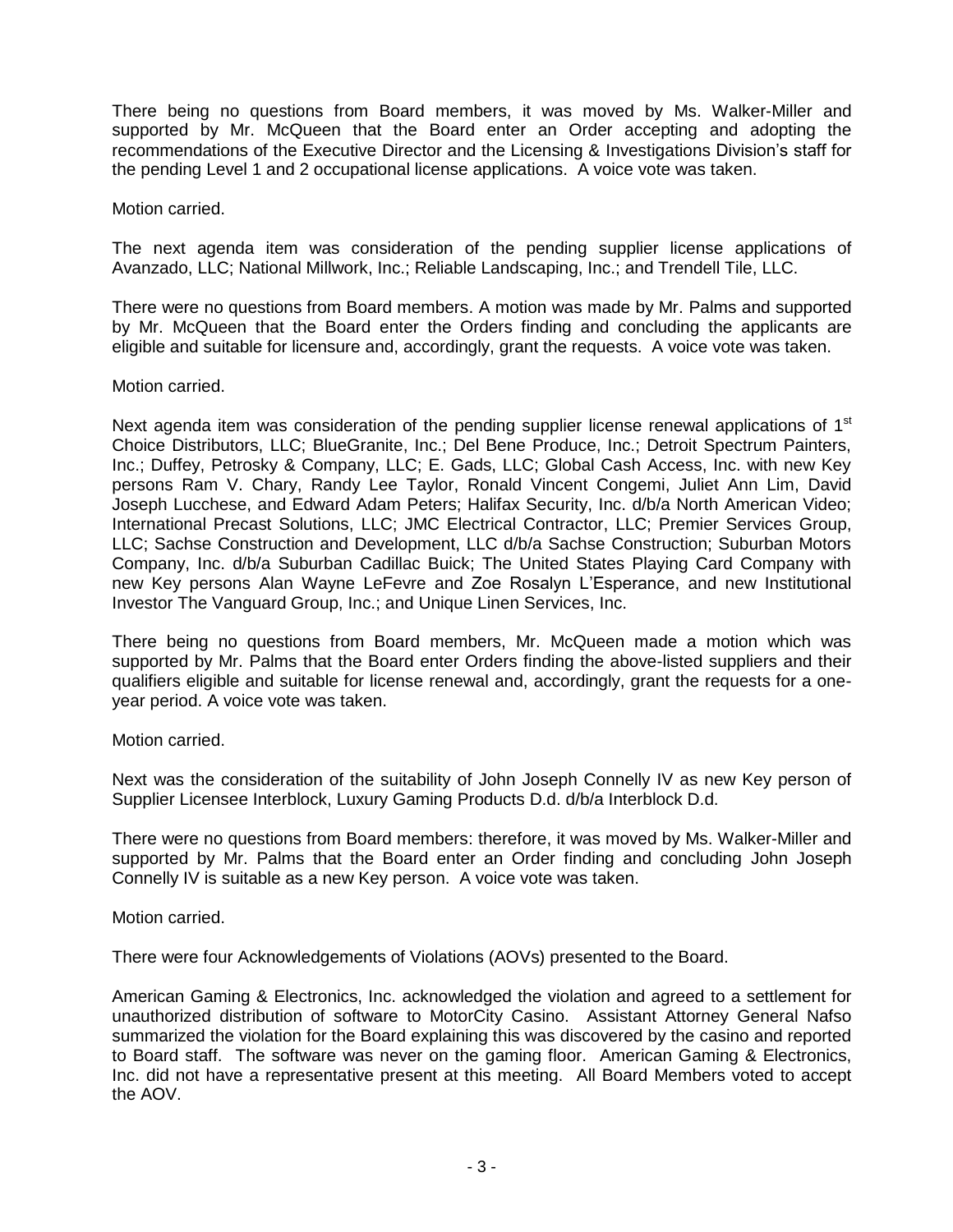JMC Electrical Contractor, LLC acknowledged the violation and agreed to a settlement for having an unlicensed employee on the casino gaming floor. Mr. Nafso summarized the facts for the Board. JMC Electrical Contractor, LLC did not have a representative present at this meeting. All Board Members voted to accept the AOV.

MGM Grand Detroit, LLC acknowledged the violation and agreed to a settlement for allowing three Xerox employees with expired occupational licenses to access their system remotely. Mr. Nafso summarized the facts for the Board and Jeff Stuckey addressed the Board on behalf of MGM. Mr. Stuckey explained the processes and procedures MGM has implemented to prevent future violations of this type. All Board Members voted to accept the AOV.

Greektown Casino, LLC acknowledged the violation and agreed to a settlement amount of approximately \$530,000 which encompassed 25 different violations incurred prior to the current ownership of Greektown. Mr. Nafso summarized the facts of the violations and Mr. Cullen spoke on behalf of Greektown stating with the new ownership fully in place Greektown expects to have less violations going forward. All Board Members voted to accept the AOV.

Next on the agenda were the three commercial casino license renewals. All three were presented separately. There were no issues, comments or questions from the Board.

Ms. Walker-Miller put forth a motion for the MGM Grand, LLC renewal which was supported by Mr. Palms. A voice vote was taken.

Motion carried.

Mr. Palms made the motion for the Detroit Entertainment LLC's (MotorCity) renewal which was supported by Mr. McQueen. A voice vote was taken.

Motion carried.

Mr. McQueen put forth the motion for the Greektown Casino, LLC's renewal which was supported by Ms. Walker-Miller. A voice vote was taken.

Motion carried.

Next on the agenda was consideration of the Administrative Law Judge's (ALJ) Proposal for Decision regarding the Summary Suspension of occupational licensee Steven Miles. Mr. Miles addressed the board stating he was an exemplary employee who made a bad choice and needed his job in order to pay back the money he fraudulently obtained by collecting "under employment" benefits. Mr. Nafso informed the Board Mr. Miles' criminal fraud case is scheduled to be heard in November 2015.

After Board discussion a motion was made by Ms. Walker-Miller to uphold the ALJ's decision for suspension pending the final adjudication of Mr. Miles' criminal case.

The last agenda item was the schedule of public meetings through the end of 2016. It was decided the Board will meet November 10, 2015; January 12, 2016; March 8, 2016; May 10, 2016; July 12, 2016; September 13, 2016; and November 8, 2016.

Mr. Anthony announced the next public meeting would be held on Tuesday, November 10, 2015 at 9:30 a.m.